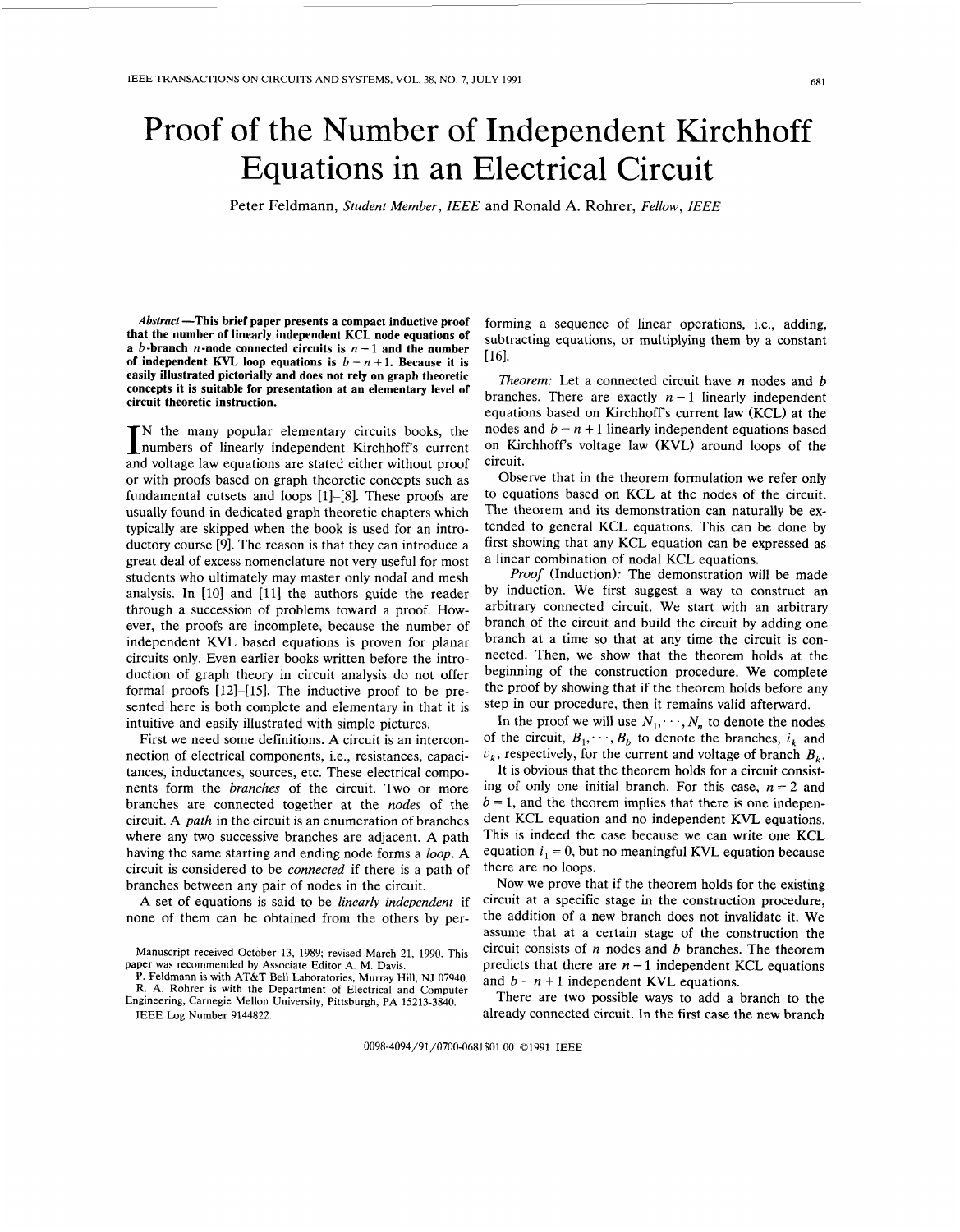

**Fig.** 1. **Addition of one branch** 

has only one node in common with the nodes already in the circuit and in the second case both ends of the new branch connect to nodes already in the circuit (see Fig. 1). The two cases will be analyzed separately.

*Case 1:* In the case of adding a branch  $B_{\text{new}}$  having only one node  $N_1$  in common with nodes already in the connected circuit, both the number of nodes and branches in the connected circuit increase by one. In order to show that the theorem remains valid in this case we must show that the number of independent **KVL** equations is  $(b + 1) - (n + 1) + 1 = b - n + 1$ ; in other words, unchanged, and the number of independent **KCL** equations,  $(n + 1)-1 = n$ , increases by 1.

The same set of **KVL** equations that existed before the addition of the branch  $B_{\text{new}}$  will apply to the augmented circuit as well. No loop that existed in the circuit before is affected by the addition of the new branch and no new loop is formed. Therefore, the number of independent **KVL** equations doesn't change.

The only thing left to be shown for this case is the number of independent **KCL** equations. By the induction hypothesis, before adding the new branch, we could write  $n-1$  independent KCL equations at nodes. The addition of the new branch adds a new equation for node  $N_{\text{new}}$ , modifies the KCL equation for node  $N_1$ , and leaves the rest of the **KCL** equations at nodes unchanged, as shown in Fig. 2. The modified equation for node  $N_1$  will be

$$
\sum_{B_k \in \mathcal{N}_1} i_k - i_{\text{new}} = 0 \tag{1}
$$

where  $\mathcal{N}_1$  is used to denote the set of branches incident to node *N,* before the addition of the new branch. Observe that the KCL equation at node  $N_{\text{new}}$  is  $i_{\text{new}} = 0$ , and therefore, the equation at node  $N_1$  is in fact unchanged. We can conclude, therefore, that the system of **KCL** equations at nodes for the extended circuit consists of the set of old **KCL** equations with the addition of  $i<sub>new</sub> = 0$ . This equation is independent of the old set of **KCL** equations because, having a variable  $i_{\text{new}}$  which doesn't appear in any other equation, it cannot be obtained from them. Therefore, the number of linearly independent **KCL** equations is increased by 1. We have, therefore, shown that for Case 1, the number of independent Kirchhoff equations remains as predicted by the theorem.



Fig. 2. **The modified nodal** KCL's.

*Case 2:* In the case of adding a branch  $B_{\text{new}}$  between the nodes  $N_1$  and  $N_2$  already in the connected circuit, the number of branches increases by 1 and the number of nodes remains constant. To show that the theorem remains valid in this case too, we have to show that the number of independent **KCL** equations remains constant and the number of linearly independent **KVL** equations,  $(b + 1) - n + 1 = b - n + 2$ , increases by 1.

Again we consider the **KCL** equations at nodes written for the unaugmented circuit. By hypothesis there are  $n-1$  independent equations. The addition of the branch  $B_{\text{new}}$  from node  $N_1$  to node  $N_2$  will modify only the two **KCL** equations at these nodes. Since the total number of **KCL** equations at nodes will not change, the only thing that we have to show is that the number of linearly independent ones remains the same.

Consider a loop formed by the new branch with old branches in the augmented circuit, as shown in Fig. 3(a). Such a loop is ensured to exist because the initial circuit, due to our construction method, is connected, so at least one path  $B_{p1}, B_{p2}, \dots, B_{p1}$  exists between nodes  $N_1$  and *N,.* This path, together with the new branch will form a loop in the augmented circuit. We can assume without loss of generality that the current directions are as shown in Fig. 3(a). In the new system of **KCL** equations at nodes we can decompose the currents  $i_{pk}$ ,  $k = 1, \dots, l$  as follows:

$$
i_{p1} = i'_{p1} + i_{\text{new}}
$$
  
\n
$$
i_{p2} = i'_{p2} + i_{\text{new}}
$$
  
\n...  
\n
$$
i_{pl} = i'_{pl} + i_{\text{new}}.
$$
  
\n(2)

All the nodes in the loop have a loop branch entering the node and one leaving it. If the nodal **KCL** equations of the augmented circuit are written down the variable  $i<sub>new</sub>$ simply cancels; see Fig. 3(b). The resulting system of equations will be identical to the system for the unaugmented circuit, where only the variables  $i_{p1}, i_{p2}, \dots, i_{pl}$ are replaced by  $i'_{p1}, i'_{p2}, \cdots, i'_{pl}$ . The number of independent **KCL** equations in this system evidently doesn't change.

The only thing left to be shown is that only one independent **KVL** equation is added to the original circuit with the addition of the new branch  $B_{\text{new}}$ . All the loops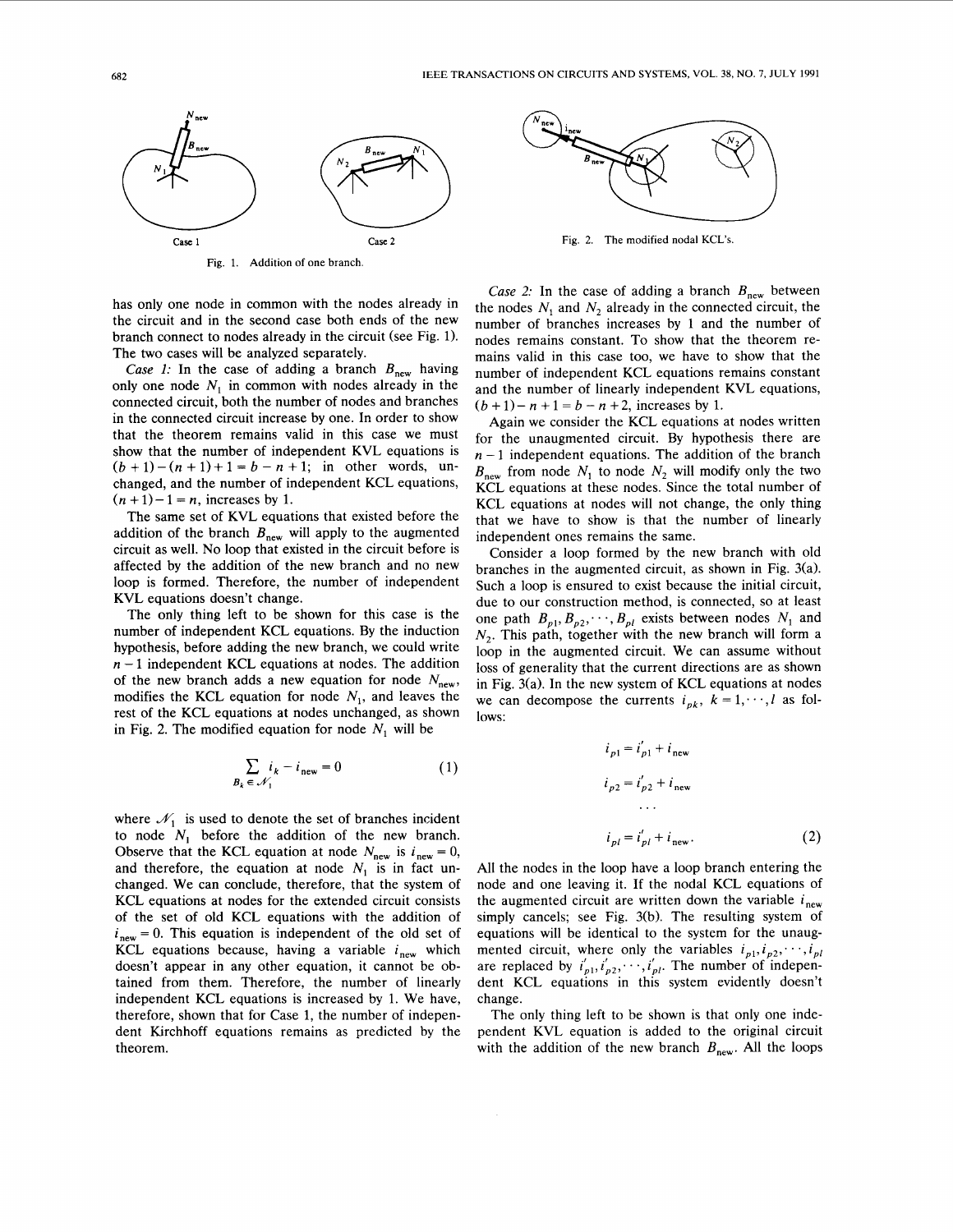

Fig. . The loop formed by the new branch.



Fig. **4.** Loops formed by the added branch with old paths.

existing in the original circuit will be present in the augmented circuit, too, and the KVL equations corresponding to them will remain valid. Assume that the sponding to them will remain valid. Assume that the paths  $\mathscr{P}_1, \mathscr{P}_2, \dots, \mathscr{P}_p$  existed in the original circuit from the node  $N_1$  to  $N_2$ . Each of these paths will form a new loop with the added branch  $B_{\text{new}}$  as shown in Fig. 4. To each of these loops will correspond a new KVL equation. We will show that only one of them is independent of the previous set. The following are all the new KVL equations that can be written for the augmented circuit.

$$
\sum_{B_k \in \mathscr{P}_1} \nu_k + \nu_{\text{new}} = 0
$$
  

$$
\sum_{B_k \in \mathscr{P}_2} \nu_k + \nu_{\text{new}} = 0
$$
  
...  

$$
\sum_{B_k \in \mathscr{P}_p} \nu_k + \nu_{\text{new}} = 0.
$$
 (3)

By subtracting the first equation from each of the rest of KVL equations corresponding to these loops, we get the equivalent system

$$
\sum_{B_k \in \mathscr{P}_1} v_k + v_{\text{new}} = 0
$$
  

$$
\sum_{B_k \in \mathscr{P}_2} v_k - \sum_{k \in \mathscr{P}_1} v_k = 0
$$
  

$$
\sum_{B_k \in \mathscr{P}_p} v_k - \sum_{k \in \mathscr{P}_1} v_k = 0.
$$
 (4)

The first equation in system (4) is independent of the KVL equations of the original circuit because it contains the variable  $v_{\text{new}}$ . All the rest are actually the old KVL equations of the loops defined by paths  $\mathscr{P}_1$  with  $\mathscr{P}_2$ ,  $\mathscr{P}_1$ 

with  $\mathscr{P}_3$ , etc., which are loops of the original circuit. We have shown that the addition of a branch in this case adds exactly one new independent KVL equation and have therefore concluded the proof of the theorem.

## **REFERENCES**

- **[l]** E. A. Guillemin, *Introductory Circuit Theory.* New York: Wiley, **1953.**
- **[2]** C. A. Desoer and Ernest **S.** Kuh, *Basic Circuit Theory.* New York: McGraw-Hill, **1969.**
- **[3]** M. **E.** Van Valkenburg, *Network Analysis.* Englewood Cliffs, NJ: Prentice-Hall, **1974.**
- **[4]** W. H. Hayt, Jr. and Jack **E.** Kemmerly, *Engineering Circuif Analysis.*  New York: McGraw-Hill, 1978.
- **[5]** D. E. Johnson, J. L. Hilburn, and J. R. Johnson, *Basic Electric Circuit Analysis.*  Englewood Cliffs, NJ: Prentice-Hall, **1986.**
- **[6]** J. D. Irwin, *Basic Engineering Circuif Analysis.* New York: MacMillan, **1987.**
- **[7] S.** Madhu, *Linear Circuit Analysis.* Englewood Cliffs, NJ: Prentice-Hall, **1988.**
- [81 J. W. Nilsson, *Electric Circuits.* Reading, MA: Addison-Wesley, 3rd edition, **1989.**
- **[9]** A. van Rheenen, Book Reviews: "Basic Engineering Circuit Analy**sis,** 2nd edition, J. D. Irwin," *IEEE Trans. Education,* **vol. 32,**  p. **415,** Aug. **1989.**
- **[lo]** A. G. Bose and K. N. Stevens, *Introductory Nerwork Theory.* New York: Harper and Row, 1965.
- **[ll]** T. **S.** Huang and R. R. Parker, *Network Theory: An Introductory Course.* Reading, MA: Addison-Wesley, **1971.**
- **[12] V.** Karapetoff, *The Electric Circuit.* New York: McGraw-Hill, **1912. [13]** J. R. Carson, *Electric Circuit Theory and the Operational Calculus.*
- **[14]** V. Bush and N. Wiener, *Operational Circuit Analysis.* New York: New York: McGraw-Hill, **1926.**
- **[15]** H. W. Bode, *Network Analysis and Feedback Amplifier Design.*  Wiley, **1929.**  New York: Van Nostrand, **1945.**
- **[16]** Gilbert Strang, *Linear Algebra and its Applications.* New York: Academic Press, **1980.**



Peter Feldmann (S'87) received the B.Sc. degree, *summa cum laude,* in computer engineering in **1983** and the M.Sc. degree in electrical engineering in **1987,** both from the Technion, Israel, and the Ph.D. degree in **1991** from Carnegie Mellon, Pittsburgh, PA.

From 1985 through 1987 he worked for Zoran Microelectronics in Haifa as VLSI design engineer on the design of digital signal processors. He is currently a member of the Technical Staff

at AT&T Bell Laboratories, Murray Hill, NJ. His research interests include CAD for VLSI circuits, more specifically simulation and statistical circuit design, signal and image processing algorithms, and their implementation.